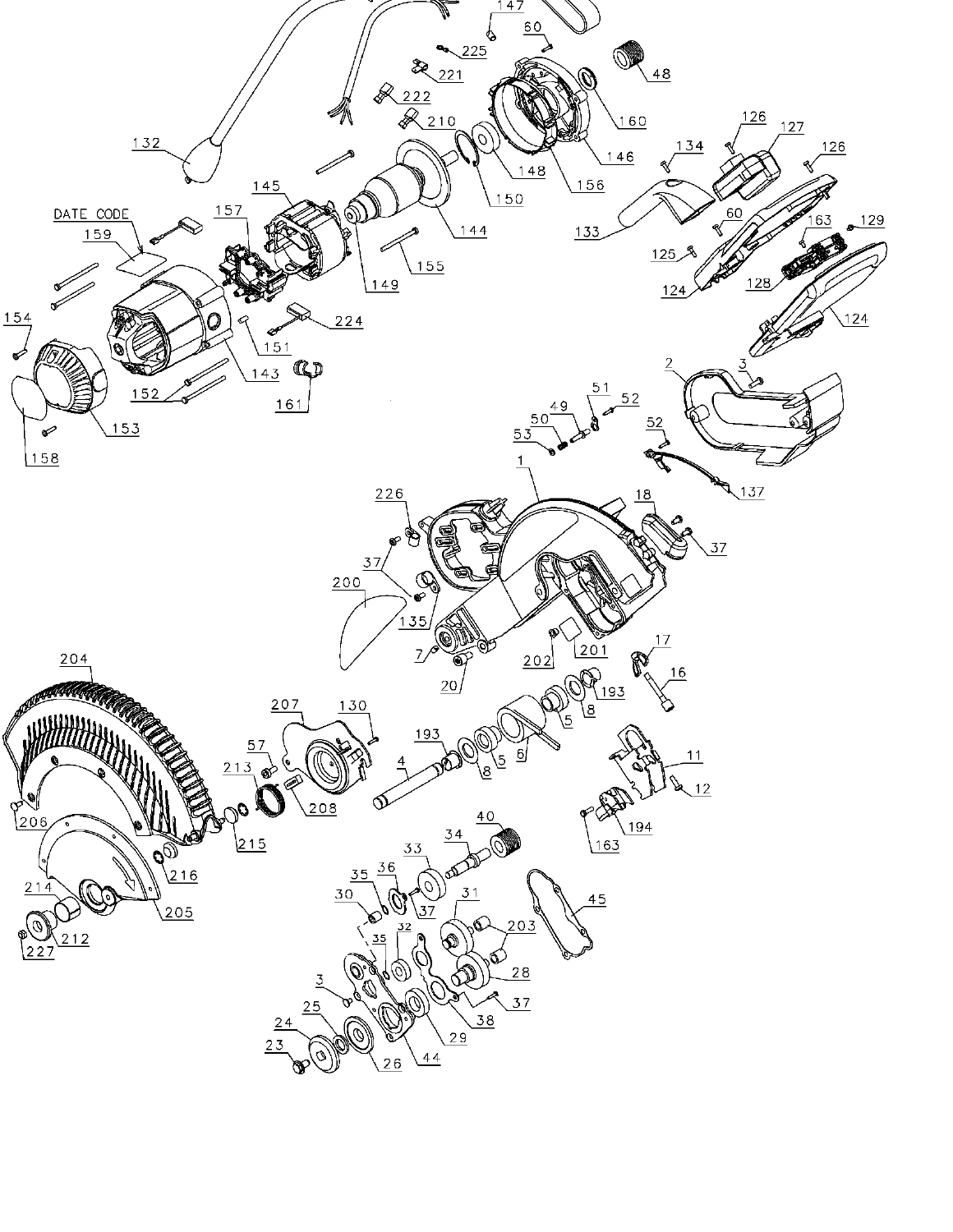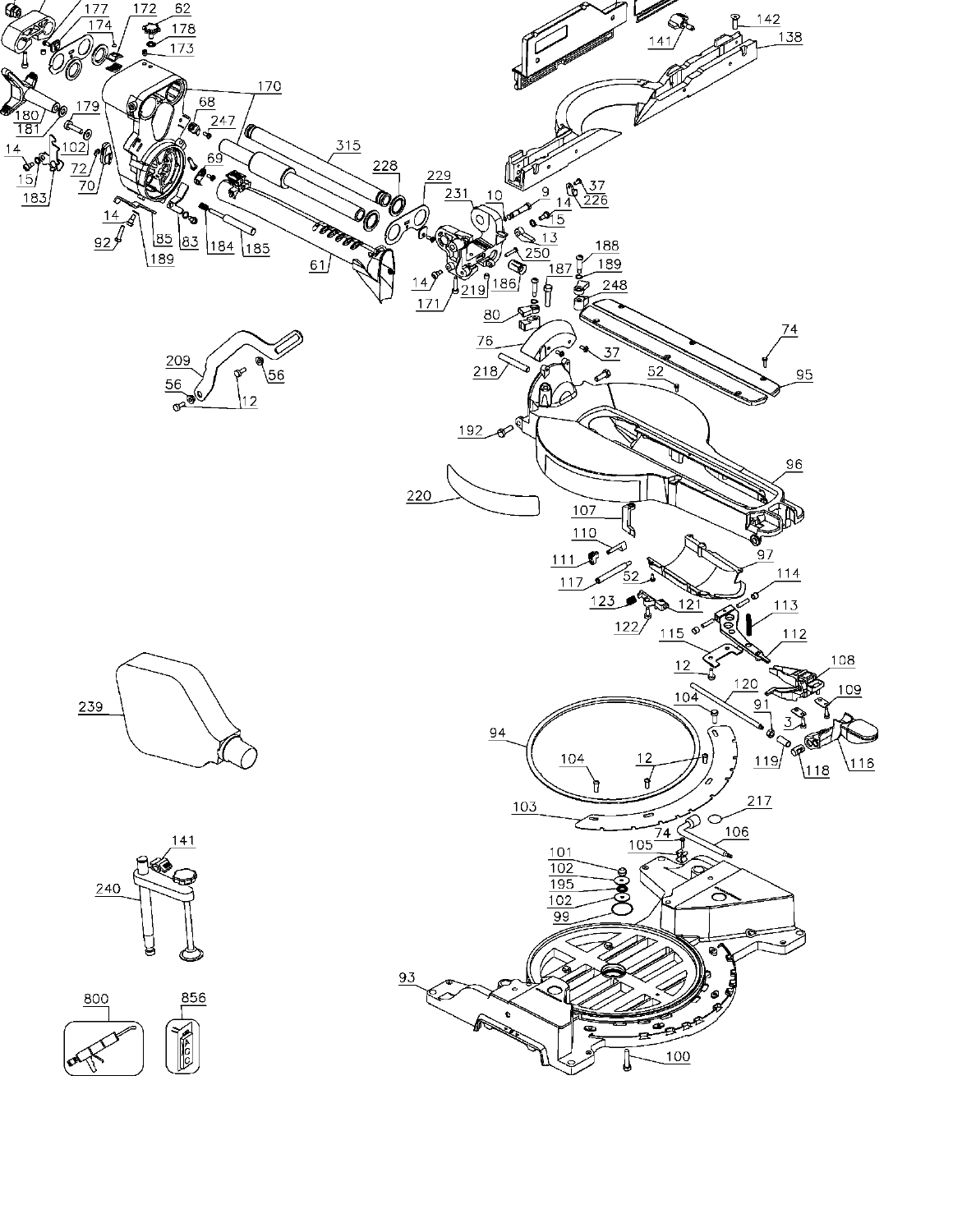| Item Number      | Part Number | Description               | <b>Qty Required</b> |
|------------------|-------------|---------------------------|---------------------|
| $\mathbf{1}$     | N030331SV   | <b>ARM ASSEMBLY</b>       | $\mathbf{1}$        |
| $\overline{2}$   | 618193-00   | <b>BELT COVER</b>         | 1                   |
| 3                | 330045-14   | <b>SCREW, TAPTITE</b>     | 9                   |
| 4                | 146751-00   | SHAFT, PIVOT              | 1                   |
| 5                | 146732-00   | <b>SPACER</b>             | $\overline{2}$      |
| 6                | N039404     | <b>TORSION SPRING</b>     | 1                   |
| $\boldsymbol{7}$ | 150075-00   | <b>SCREW, SET</b>         | $\overline{2}$      |
| 8                | 148296-00   | WASHER, SPRING            | $\overline{2}$      |
| 9                | 387130-00   | <b>LOCKING PIN</b>        | 1                   |
| 10               | 034158-00   | O RING                    | $\mathbf{1}$        |
| 11               | N058304     | <b>REAR GUARD</b>         | $\mathbf{1}$        |
| 12               | 330045-23   | <b>SCREW, TAPTITE</b>     | 8                   |
| 13               | 153603-01   | <b>PAWL</b>               | $\mathbf{1}$        |
| 14               | 153639-00   | <b>SCREW, SHOULDER</b>    | 5                   |
| 15               | 153655-00   | WASHER, WAVY              | $\overline{2}$      |
| 16               | N185664     | <b>ADJUSTMENT SCREW</b>   | $\mathbf{1}$        |
| 17               | 150718-00   | NUT, WING                 | $\mathbf{1}$        |
| 18               | N030317     | <b>WORK LIGHT</b>         | 1                   |
| 20               | 618198-00   | <b>SCREW</b>              | $\mathbf{1}$        |
| 23               | 145344-01   | <b>BOLT</b>               | 1                   |
| 24               | 151962-01   | <b>CLAMP, OUTER</b>       |                     |
| 25               | 152636-00   | ADAPTOR, BLADE            | $\mathbf{1}$        |
| 26               | 644999-00   | <b>BUSHING, ARBOR</b>     | 1                   |
| 28               | 393702-00SV | <b>SPINDLE &amp; GEAR</b> | 1                   |
| 29               | 330003-66   | <b>BEARING, BALL</b>      | 1                   |
| 30               | 391616-00   | <b>NEEDLE BEARING</b>     | 1                   |
| 31               | 393703-00SV | <b>GEAR-INTER.</b>        | 1                   |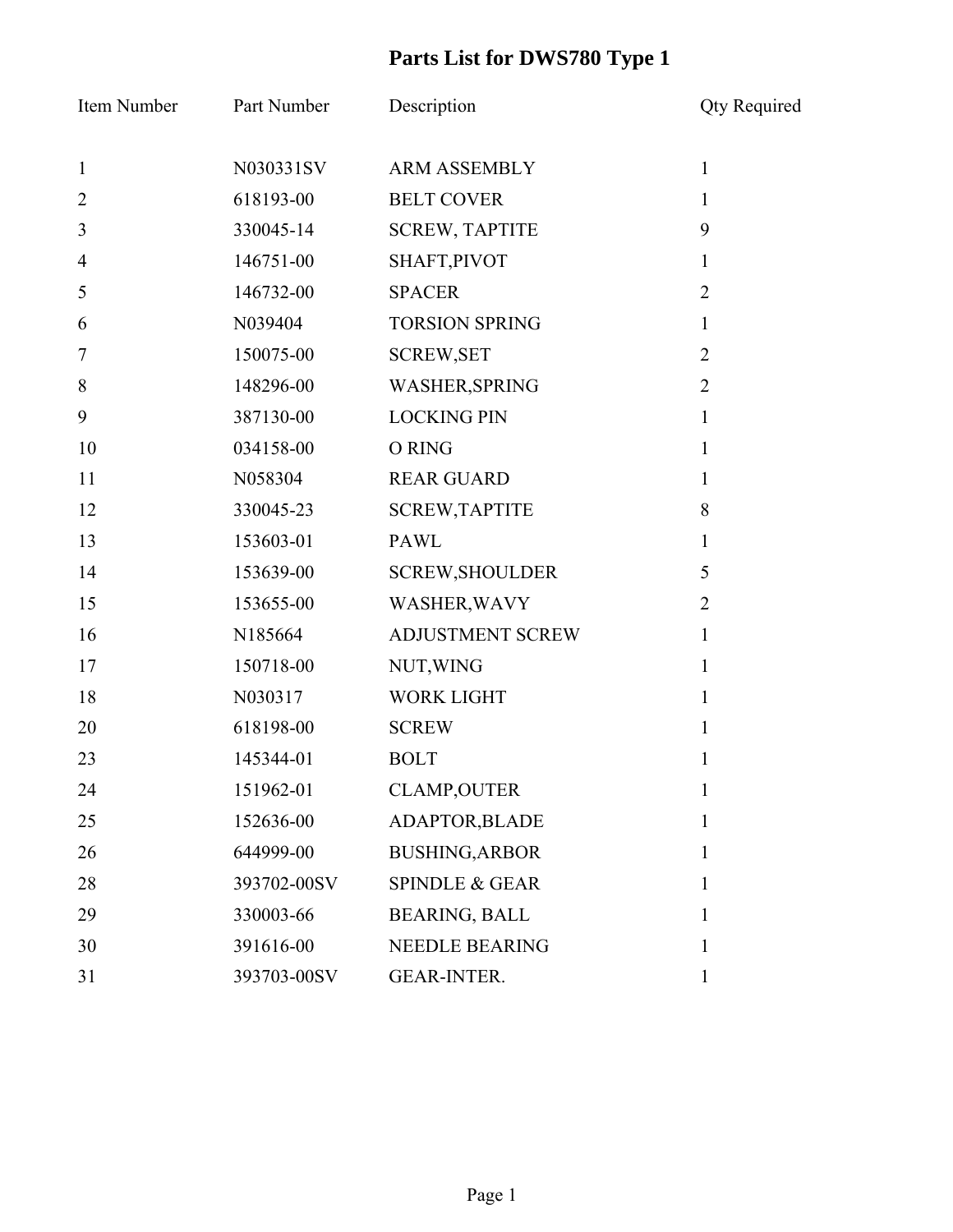| Item Number | Part Number | Description            | <b>Qty Required</b> |
|-------------|-------------|------------------------|---------------------|
| 32          | 330003-09   | <b>BEARING, BALL</b>   | $\mathbf{1}$        |
| 33          | 605040-33   | <b>BEARING</b>         | $\mathbf{1}$        |
| 34          | N027131SV   | PINION SHAFT           | 1                   |
| 35          | 153752-00   | RING, RET. EXT         | $\overline{2}$      |
| 36          | 618244-00   | <b>RETAINING PLATE</b> | $\mathbf{1}$        |
| 37          | 330045-49   | <b>SCREW</b>           | 12                  |
| 38          | 391310-00   | <b>BEARING PLATE</b>   | $\mathbf{1}$        |
| 40          | N004511     | <b>DRIVEN PULLEY</b>   | $\mathbf{1}$        |
| 44          | 393935-00SV | <b>GR CASE CVR ASY</b> | $\mathbf{1}$        |
| 45          | 391315-00   | <b>GASKET</b>          | $\mathbf{1}$        |
| 47          | 153555-00   | <b>BELT</b>            | $\mathbf{1}$        |
| 48          | N004510     | <b>DRIVE PULLEY</b>    | $\mathbf{1}$        |
| 49          | 153561-00   | PIN,LOCK               | $\mathbf{1}$        |
| 50          | 448176-00   | <b>SPRING</b>          | $\mathbf{1}$        |
| 51          | 393071-00   | RET. PLATE             | 1                   |
| 52          | 330045-45   | <b>SCREW</b>           | 8                   |
| 53          | 153559-00   | <b>WASHER, FELT</b>    | $\mathbf{1}$        |
| 56          | 146740-00   | SLEEVE, FLANGED        | $\overline{2}$      |
| 57          | 394589-01   | <b>SCREW</b>           | $\overline{2}$      |
| 60          | 330045-15   | <b>SCREW</b>           | 5                   |
| 61          | N142121     | DUST DUCT ASSY.        | 1                   |
| 62          | N080677     | <b>LOCK KNOB</b>       | $\mathbf{1}$        |
| 68          | N058308     | <b>BEVEL POINTER</b>   | 1                   |
| 69          | N058309     | <b>BEVEL POINTER</b>   | 1                   |
| 70          | N080199     | <b>KNOB</b>            | $\mathbf{1}$        |
| 72          | 060325-01   | <b>RING</b>            | 1                   |
| 74          | 330045-06   | <b>SCREW</b>           | 7                   |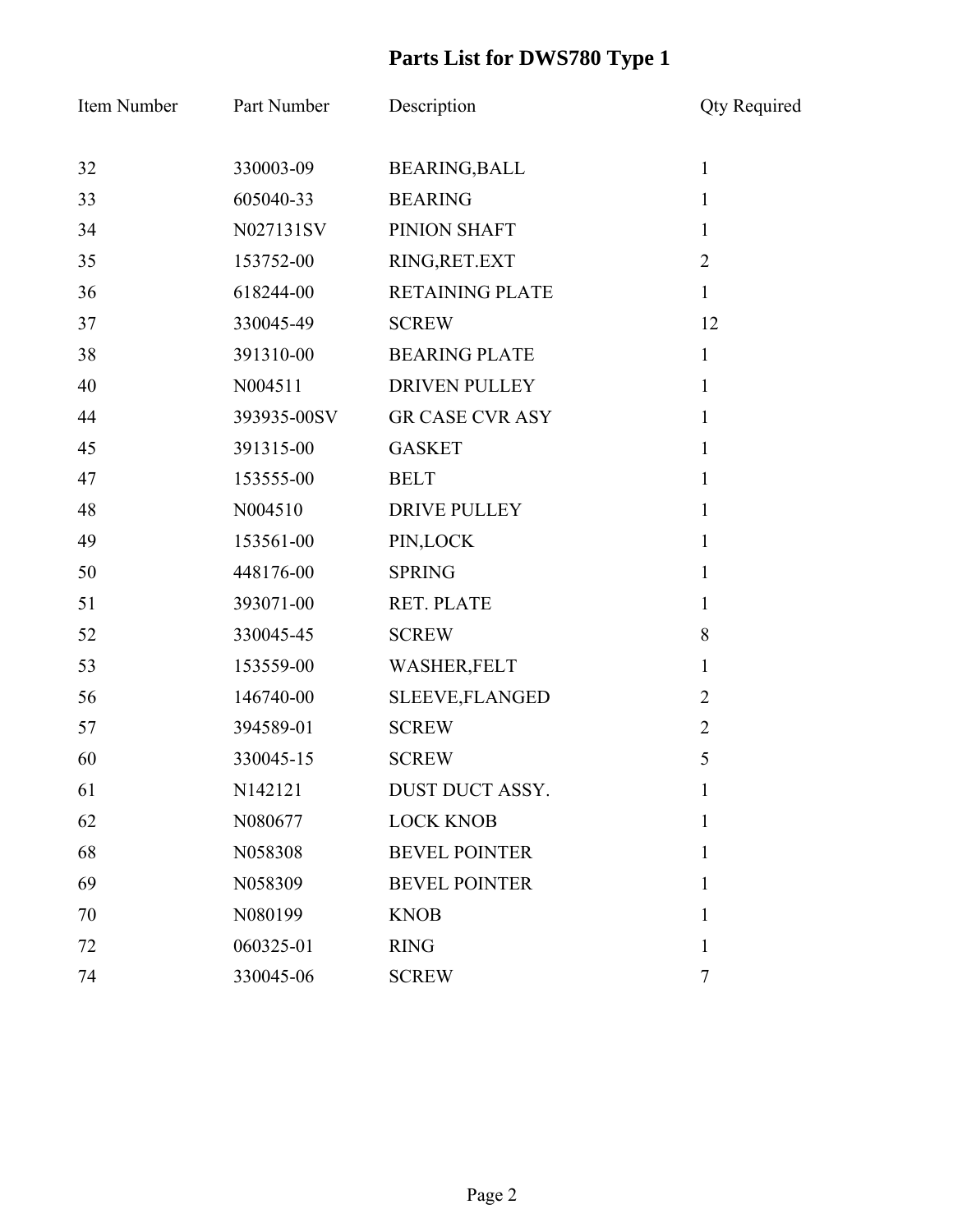| Item Number | Part Number | Description           | <b>Qty Required</b> |
|-------------|-------------|-----------------------|---------------------|
| 76          | N090294     | <b>BEVEL SCALE</b>    | $\mathbf{1}$        |
| 80          | N043045     | <b>PAWL</b>           | $\overline{2}$      |
| 83          | N049689     | <b>STOP PLATE</b>     | $\mathbf{1}$        |
| 85          | N051519     | <b>STOP PLATE</b>     | $\mathbf{1}$        |
| 91          | 330015-03   | NUT, HEX              | $\mathbf{1}$        |
| 92          | N058312     | <b>SCREW</b>          | $\overline{2}$      |
| 93          | N388927     | <b>BASE ASSEMBLY</b>  | $\mathbf{1}$        |
| 94          | 618192-00   | <b>WEAR PLATE</b>     | $\mathbf{1}$        |
| 95          | N057391     | <b>KERF PLATE</b>     | $\overline{2}$      |
| 96          | N084038SV   | <b>TABLE ASSY</b>     | $\mathbf{1}$        |
| 97          | 618172-00   | <b>COVER</b>          | $\mathbf{1}$        |
| 99          | 049787-00   | O RING                | $\mathbf{1}$        |
| 100         | N058318     | <b>SCREW</b>          | $\mathbf{1}$        |
| 101         | N044739     | <b>LOCK NUT</b>       | $\mathbf{1}$        |
| 102         | 153792-00   | <b>WASHER</b>         | $\overline{2}$      |
| 103         | N059784     | <b>DETENT PLATE</b>   | $\mathbf{1}$        |
| 104         | 604410-00   | <b>SCREW</b>          | $\overline{2}$      |
| 105         | 391358-01   | <b>WRENCH HOLDER</b>  | $\mathbf{1}$        |
| 106         | 608563-01   | <b>WRENCH</b>         | $\mathbf{1}$        |
| 107         | N057963     | <b>POINTER</b>        | $\mathbf{1}$        |
| 108         | N050755     | <b>ACTUATOR</b>       | 1                   |
| 109         | N066280     | <b>CLAMP PLATE</b>    | $\overline{2}$      |
| 110         | 622396-00   | <b>SHAFT</b>          | 1                   |
| 111         | 622395-00   | <b>LEVER</b>          | 1                   |
| 112         | N366179     | <b>DETENT</b>         | 1                   |
| 113         | 618176-00   | <b>SPRING</b>         | 1                   |
| 114         | 093128-00   | <b>NEEDLE BEARING</b> | $\overline{2}$      |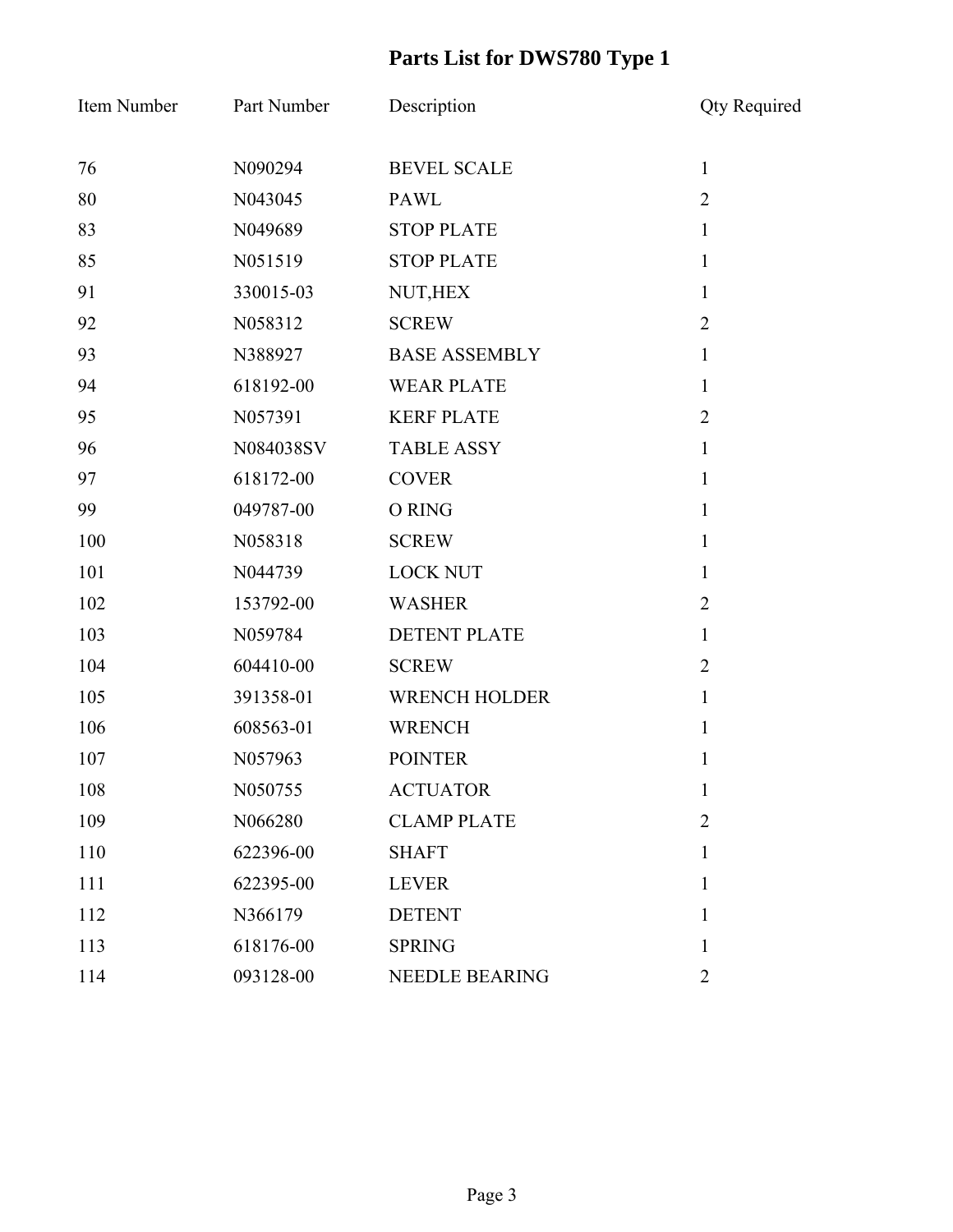| Item Number | Part Number | Description           | <b>Qty Required</b> |
|-------------|-------------|-----------------------|---------------------|
| 115         | 618254-00   | <b>RETAINER</b>       | $\mathbf{1}$        |
| 116         | N082785     | <b>LEVER</b>          | 1                   |
| 117         | N057386     | PIN                   | $\mathbf{1}$        |
| 118         | 624460-00   | PIVOT PIN             | $\mathbf{1}$        |
| 119         | 624461-00   | <b>SLEEVE</b>         | $\mathbf{1}$        |
| 120         | 618186-00   | <b>ROD</b>            | $\mathbf{1}$        |
| 121         | 618185-00   | <b>BLOCK</b>          | $\mathbf{1}$        |
| 122         | 385915-03   | <b>SHOULDER SCREW</b> | $\mathbf{1}$        |
| 123         | 618253-00   | <b>SPRING</b>         | $\mathbf{1}$        |
| 124         | 624730-00   | <b>HANDLE SET</b>     | 1                   |
| 125         | 330045-18   | <b>SCREW</b>          | $\overline{4}$      |
| 126         | 330019-32   | <b>SCREW</b>          | 5                   |
| 127         | N078832     | POWER SUPPLY          | $\mathbf{1}$        |
| 128         | 606056-00   | <b>SWITCH</b>         | $\mathbf{1}$        |
| 129         | 384127-01   | <b>SCREW</b>          | $\overline{4}$      |
| 130         | 330045-25   | <b>SCREW, TAPTITE</b> | $\mathbf{1}$        |
| 131         | N114499     | <b>MOTOR CORD</b>     | $\mathbf{1}$        |
| 132         | N095340     | <b>CORD</b>           | $\mathbf{1}$        |
| 133         | N083060     | <b>HANDLE</b>         | $\mathbf{1}$        |
| 134         | 330019-22   | <b>SCREW</b>          | $\mathbf{1}$        |
| 135         | 398443-00   | <b>CABLE CLAMP</b>    | $\mathbf{I}$        |
| 137         | N030322     | <b>COVER</b>          | $\mathbf{1}$        |
| 138         | N032306     | <b>FENCE</b>          | 1                   |
| 139         | N081824SV   | <b>LEFT FENCE</b>     | $\mathbf{1}$        |
| 140         | N081818SV   | <b>RIGHT FENCE</b>    | 1                   |
| 141         | 147107-02   | <b>KNOB</b>           | $\overline{2}$      |
| 142         | 098105-03   | <b>SCREW</b>          | 4                   |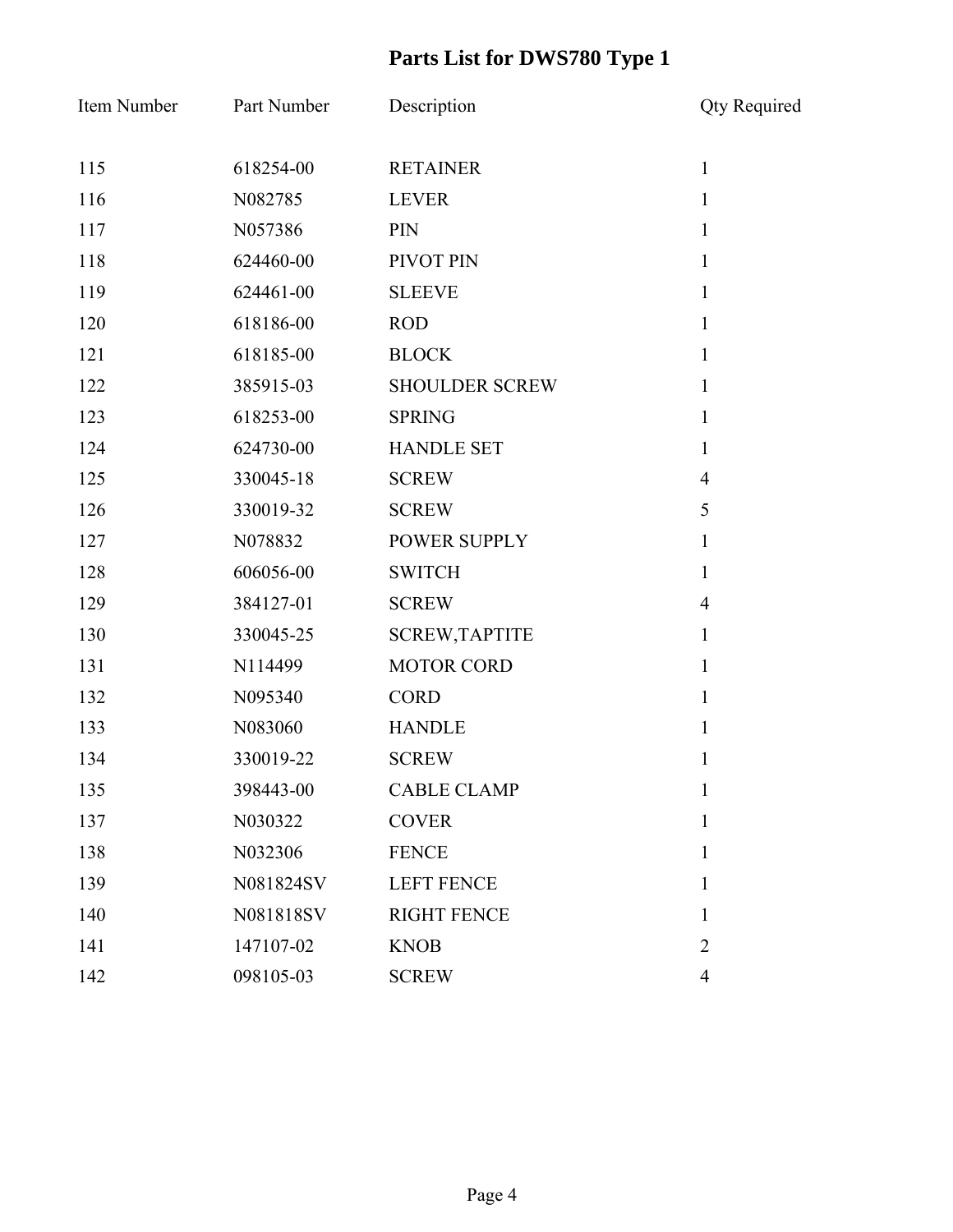| Item Number | Part Number | Description              | <b>Qty Required</b> |
|-------------|-------------|--------------------------|---------------------|
| 143         | 391317-05   | <b>FIELD CASE</b>        | $\mathbf{1}$        |
| 144         | N027083SV   | <b>ARMATURE ASSEMBLY</b> | 1                   |
| 145         | 391318-00SV | <b>FIELD</b>             | 1                   |
| 146         | 391282-00   | <b>MOTOR MOUNT</b>       | $\mathbf{1}$        |
| 147         | 394034-00   | <b>SET SCREW</b>         | $\mathbf{1}$        |
| 148         | N127530     | <b>BALL BEARING</b>      | 1                   |
| 149         | 330003-60   | <b>BEARING</b>           | 1                   |
| 150         | 144803-00   | RING, RET.               | $\mathbf{1}$        |
| 151         | 145312-00   | PLUG,RUBBER              | $\mathbf{1}$        |
| 152         | 98094-55    | SCREW, M5 X 55MM         | $\overline{4}$      |
| 153         | 391933-01   | <b>END CAP</b>           | $\mathbf{1}$        |
| 154         | 330019-13   | <b>SCREW, PLASTITE</b>   | $\overline{4}$      |
| 155         | 330019-19   | <b>SCREW</b>             | $\overline{2}$      |
| 156         | 391375-00   | <b>FAN BAFFLE</b>        | $\mathbf{1}$        |
| 157         | 389512-01   | <b>BRUSH RING ASM</b>    | $\mathbf{1}$        |
| 158         | 391325-00   | <b>IDENT. LABEL</b>      | 1                   |
| 159         | N084741     | <b>NAMEPLATE</b>         | $\mathbf{1}$        |
| 160         | 153783-00   | RING, RET. SPIRAL        | $\mathbf{1}$        |
| 161         | 605155-00   | <b>BUSHING</b>           | $\mathbf{1}$        |
| 163         | 330019-12   | <b>SCREW</b>             | $\overline{2}$      |
| 170         | N395710     | LINEAR BEARING KIT       | 1                   |
| 170         | N084698SV   | <b>SUPPORT HOUSING</b>   | $\mathbf{1}$        |
| 171         | 603390-00   | <b>SCREW</b>             | 8                   |
| 172         | 397118-00   | <b>GUIDE</b>             | $\overline{2}$      |
| 173         | 153576-04   | <b>SET SCREW</b>         | 1                   |
| 174         | 613497-00   | <b>SLUG</b>              | 1                   |
| 176         | 682149-00   | <b>BUSHING, STR. RLF</b> | $\mathbf{1}$        |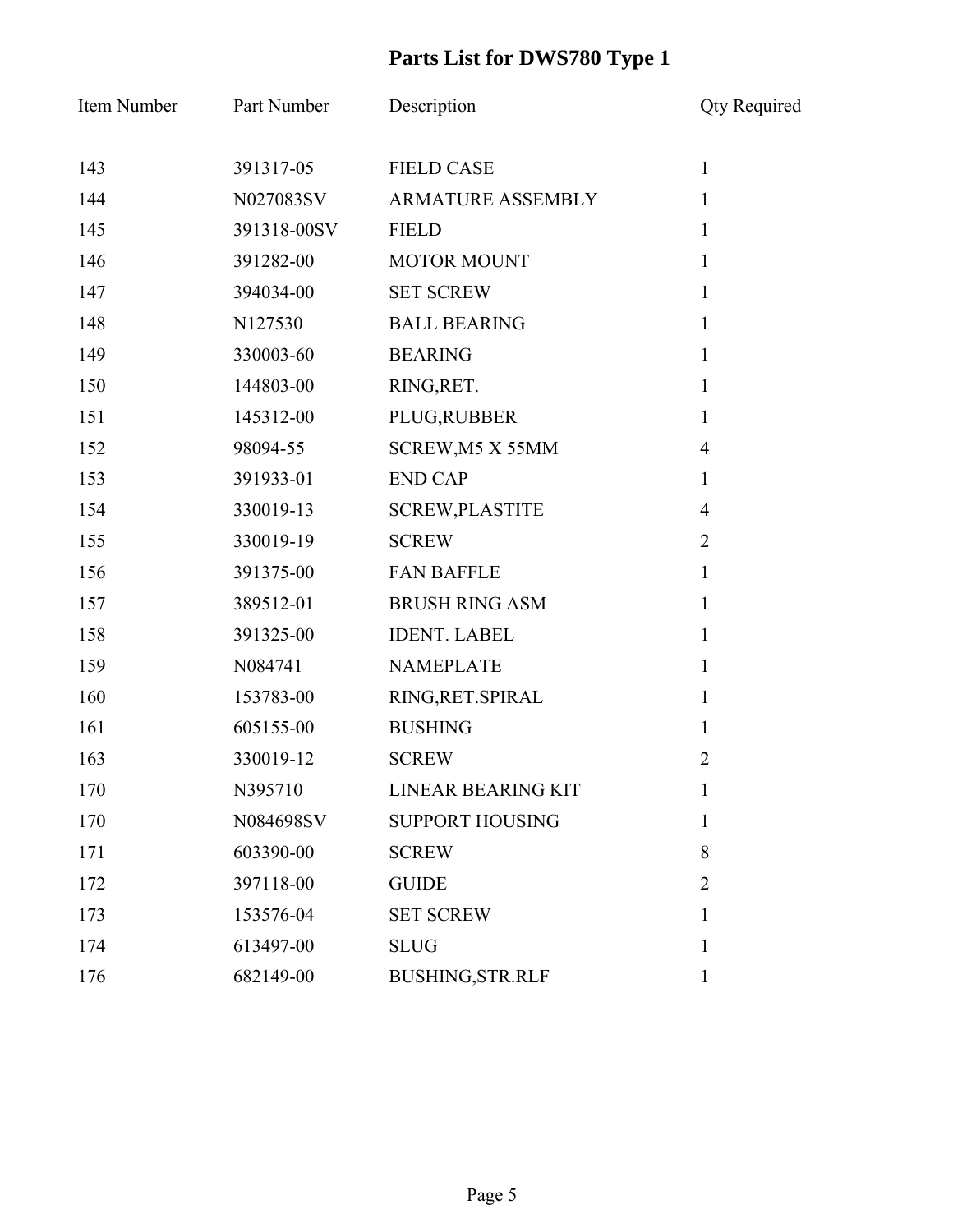| Item Number | Part Number | Description             | <b>Qty Required</b> |
|-------------|-------------|-------------------------|---------------------|
| 177         | N051244     | <b>BUMPER</b>           | $\overline{2}$      |
| 178         | 659919-00   | SPRING, CONICAL         | $\mathbf{1}$        |
| 179         | 612008-00   | <b>SCREW</b>            | 1                   |
| 180         | N056883     | <b>BEVEL HANDLE</b>     | $\mathbf{1}$        |
| 181         | 330016-04   | <b>WASHER</b>           | $\mathbf{1}$        |
| 183         | N095579     | <b>STOP LEVER</b>       | 1                   |
| 184         | 167785-00   | <b>SPRING</b>           | $\mathbf{1}$        |
| 185         | N041865     | <b>STOP PIN</b>         | $\mathbf{1}$        |
| 186         | 660786-00   | <b>BUSHING</b>          | 1                   |
| 187         | 153797-00   | <b>SCREW</b>            | $\mathbf{1}$        |
| 188         | N058315     | <b>SHOULDER SCREW</b>   | $\overline{2}$      |
| 189         | 385946-00   | <b>WASHER, SPRING</b>   | $\overline{4}$      |
| 192         | 153797-04   | <b>SCREW</b>            | $\overline{2}$      |
| 193         | 645746-00   | <b>BUSHING</b>          | $\overline{2}$      |
| 194         | N058306     | <b>DUST DEFLECTOR</b>   | $\mathbf{1}$        |
| 195         | 153451-00   | <b>BEARING, THRUST</b>  | $\mathbf{1}$        |
| 200         | 393706-00   | <b>LABEL</b>            | $\mathbf{1}$        |
| 201         | 623788-00   | <b>WARNING LABEL</b>    | 1                   |
| 202         | 148608-00   | <b>INSERT</b>           | $\overline{2}$      |
| 203         | 386780-00   | <b>BEARING</b>          | $\overline{2}$      |
| 204         | N407266     | <b>LOWER GUARD ASSY</b> | 1                   |
| 204         | N027988     | <b>LOWER GUARD</b>      | 1                   |
| 205         | N407266     | <b>LOWER GUARD ASSY</b> | 1                   |
| 205         | N020822     | <b>GUARD PLATE</b>      | 1                   |
| 206         | 385915-01   | <b>SCREW</b>            | 4                   |
| 207         | N407266     | <b>LOWER GUARD ASSY</b> | 1                   |
| 207         | 621037-00   | PIVOT PLATE             | 1                   |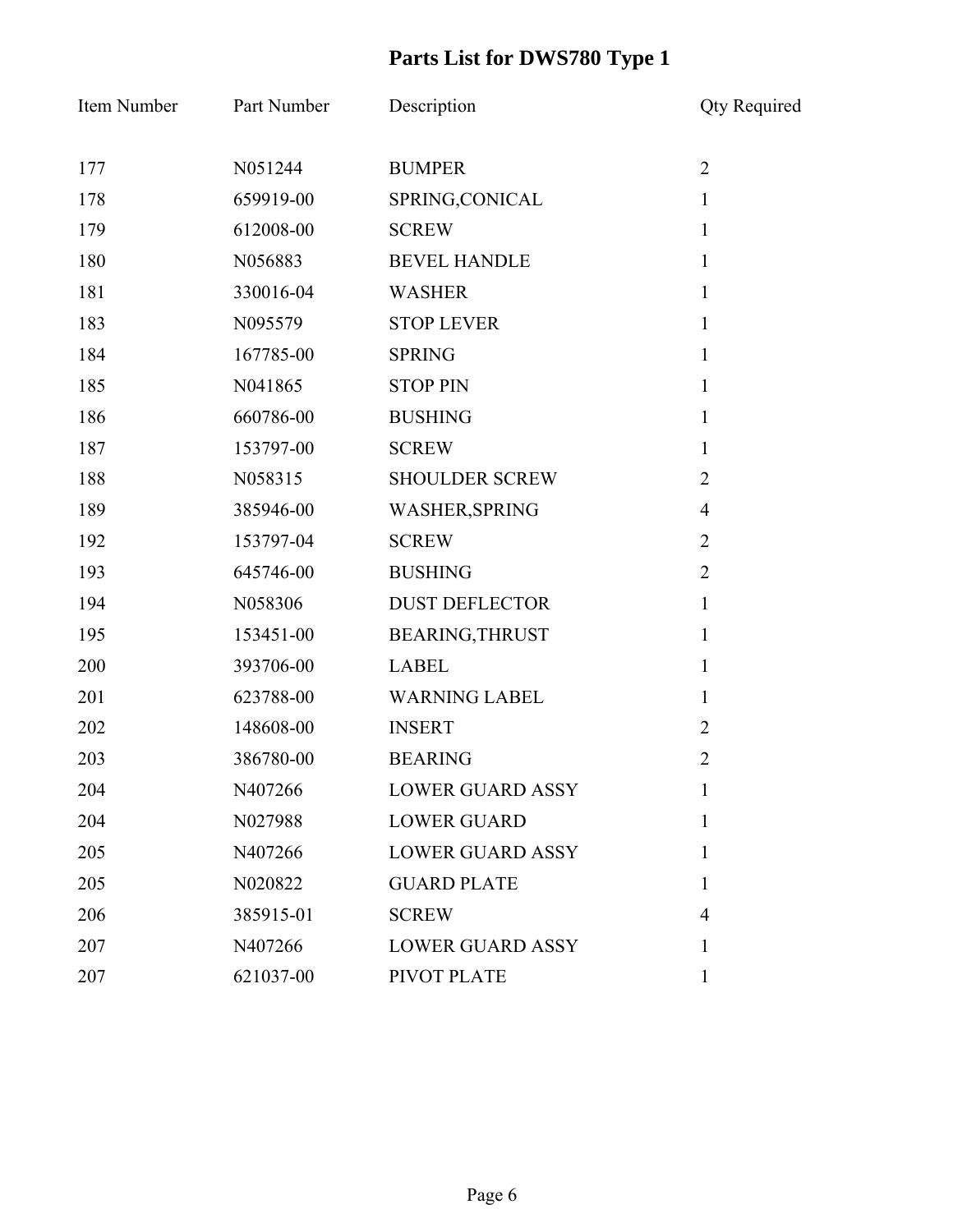| Item Number | Part Number | Description             | <b>Qty Required</b> |
|-------------|-------------|-------------------------|---------------------|
| 208         | 146768-00   | <b>BUMPER</b>           | $\mathbf{1}$        |
| 209         | N142523     | <b>GUARD LINK</b>       | $\mathbf{1}$        |
| 210         | 450213-00   | TERMINAL, FEMALE        | $\mathbf{1}$        |
| 212         | N391680     | <b>RETAINER PLATE</b>   | $\mathbf{1}$        |
| 213         | N034013     | <b>TORSION SPRING</b>   | $\mathbf{1}$        |
| 214         | 148295-00   | SLEEVE, PIVOT           | 1                   |
| 215         | 625825-00   | <b>ROLLER</b>           | $\overline{2}$      |
| 216         | 142273-00   | RING, RETAINING         | $\overline{2}$      |
| 217         | 394976-00   | LABEL, CAUTION          | $\overline{2}$      |
| 218         | 146760-02   | <b>STUD</b>             | $\mathbf{1}$        |
| 219         | 153666-00   | <b>SCREW, SET</b>       | $\overline{2}$      |
| 221         | 145332-00   | <b>TERMINAL</b>         | $\overline{4}$      |
| 222         | 450212-00   | TERMINAL, MALE          | $\mathbf{1}$        |
| 223         | 618279-00   | <b>WARNING LABEL</b>    | $\overline{2}$      |
| 224         | 381028-08   | <b>BRUSH &amp; LEAD</b> | $\overline{2}$      |
| 225         | 395716-00   | <b>TERMINAL</b>         | 3                   |
| 226         | 153669-00   | <b>CLAMP, CABLE</b>     | $\overline{2}$      |
| 227         | 385137-00   | NUT, STOP               | $\mathbf{1}$        |
| 228         | 397117-00   | <b>WIPER</b>            | $\overline{4}$      |
| 229         | N049684     | <b>COVER PLATE</b>      | $\overline{2}$      |
| 230         | 618142-00   | <b>END CAP</b>          | 1                   |
| 231         | N069475     | <b>TRUNNION</b>         | $\mathbf{1}$        |
| 239         | N126162     | <b>DUST BAG</b>         | 1                   |
| 239         | 147734-06   | <b>BAG,DUST</b>         | 1                   |
| 239         | DW7053      | <b>DUST BAG</b>         | 1                   |
| 240         | 630065-00   | <b>CLAMP ASSEMBLY</b>   | 1                   |
| 247         | N058314     | <b>SHOULDER SCREW</b>   | $\overline{4}$      |